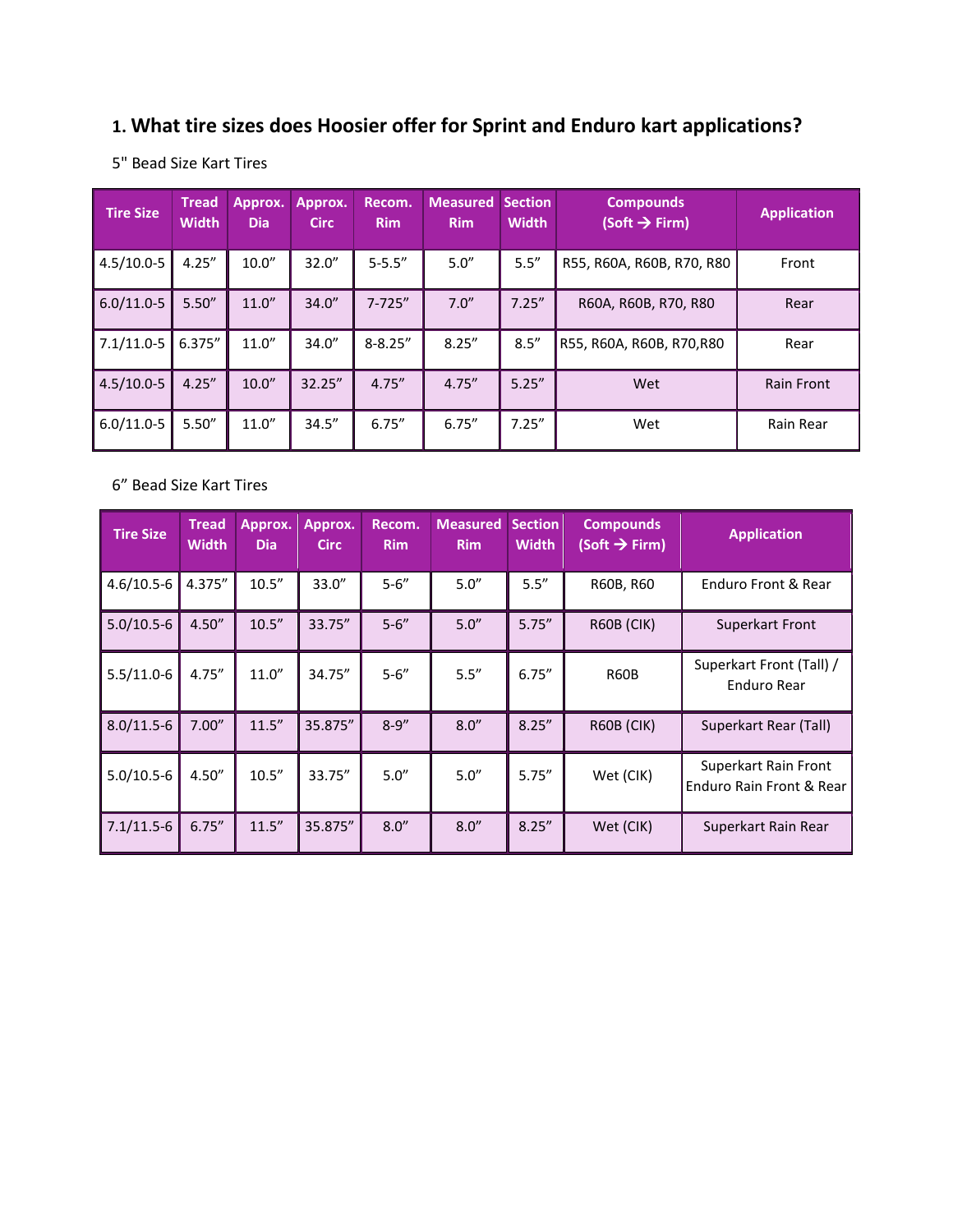### **2. How do Hoosier kart compounds compare to other manufacturers?**

| <b>Hoosier</b><br>Compound/<br><b>Durometer</b> | <b>Bridgestone</b> | <b>MG</b>          | <b>Evinco</b> | Vega                | <b>LeCont</b> |
|-------------------------------------------------|--------------------|--------------------|---------------|---------------------|---------------|
| R55 (55-57)                                     | YLM/YNB            | <b>FZ</b> - Yellow | Red           | <b>XM White</b>     |               |
| R60A (55-57)                                    |                    |                    |               |                     | LO            |
| R60B (60-62)                                    | YLC                | IZ - White         |               | <b>XH2 Green</b>    | LP            |
| R60-6" (62-64)                                  | <b>YLH</b>         |                    |               | <b>XHE Green 6"</b> |               |
| R70 (66-68)                                     |                    | HZi - Red          | <b>Blue</b>   | <b>VAH Red</b>      |               |
| R80 (70-72)                                     | <b>YDS</b>         | IR - Blue          |               |                     |               |
| <b>WET (43-45)</b>                              | YLP/YNP            |                    |               | <b>W5 Rain</b>      |               |

Kart Tire Cross Reference Chart

#### COMPOUND APPLICATION

#### DRY Compounds

The R55 is our most advanced open competition tire for sprint, solo, and road race applications. Based on the R60A platform, this medium-soft compound has a stiffer sidewall construction and is specially formulated to meet the increasing demands of 125cc shifter (gearbox) classes. The R55 comes up to temperature quicker and provides excellent lateral grip for a faster, crisper transition while negotiating corners. The R55 can also be used by heavier, non-gearbox classes that require a tire with more lateral support and grip.

The R60A is a medium compound and is the most diverse tire in our lineup. The compound's unique composition offers high levels of traction, without compromising consistency and durability. The R60A is quickly becoming the benchmark in open competition racing and is ideal for all kart classes (both 4-cycle & 2-cycle) that require an exceptional level of grip, unparalleled consistency, and driver confidence.

The R60B is a medium-hard compound that is designed with an emphasis on melding performance with longevity and consistency. The R60B offers drivers a more durable performance tire with less degradation on a multitude of track conditions. This compound is ideal as a club spec tire.

The R60 -6" tire is a hard compound that is designed with moderate mechanical grip to provide less rolling resistance on high heat, high grip track conditions. The R60 is ideal for 4-cycle & 2-cycle enduro classes that require less traction during the summer months or need a more heat resistant and durable tread compound.

The R70 is an economy sprint tire designed with the budget racer in mind. This distinctive compound exudes superior wear characteristics without sacrificing the performance aspect inherent to racing. It is ideal for clubs or series seeking a low cost tire that is designed specifically to curb racing expenses and promote driver parity.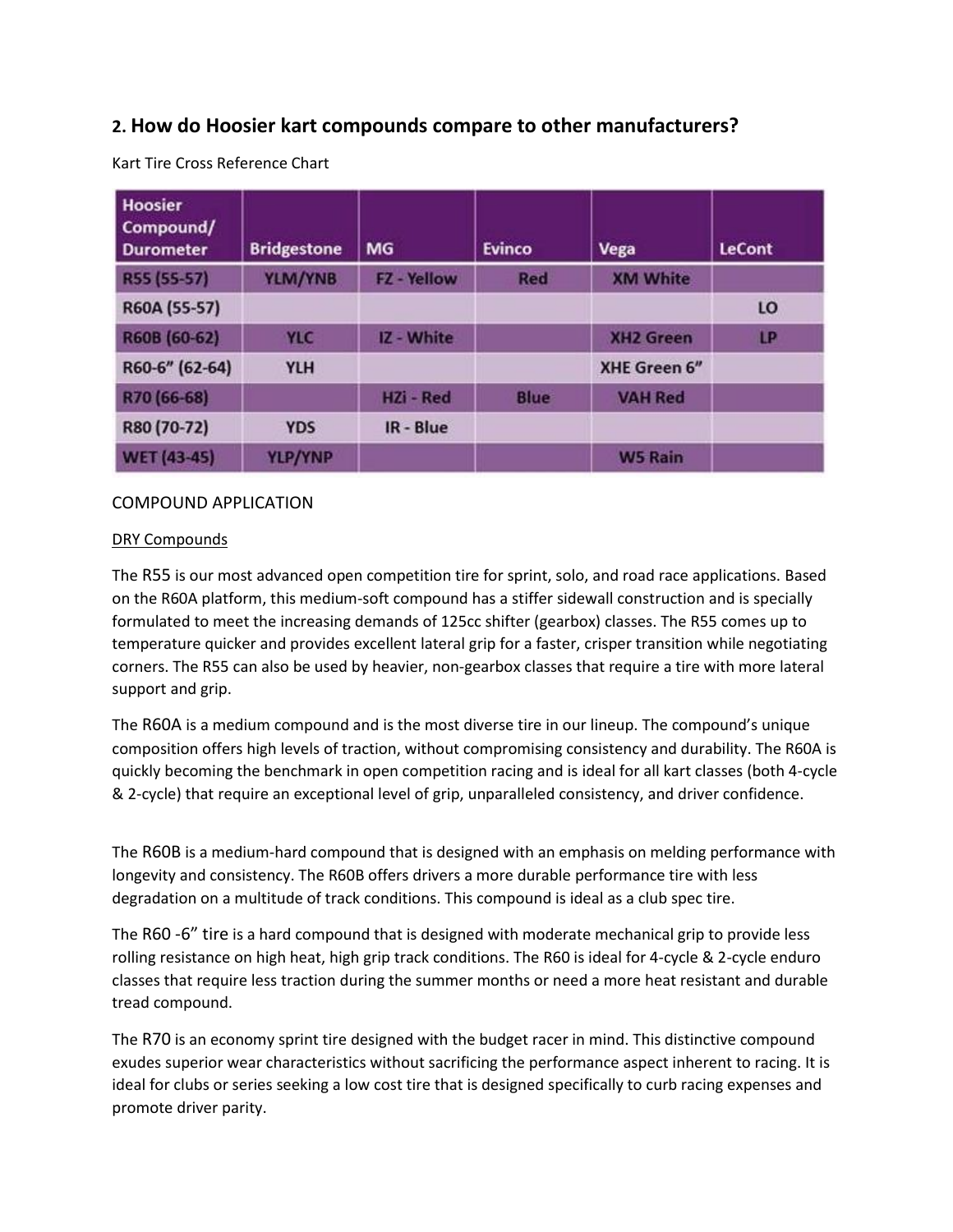The R80 utilizes the same design criteria as the R70, but with a greater emphasis on durability and reduced traction. The R80 compound is harder by 2-4 points, and is fitted to a stiffer tire construction that minimizes rolling resistance and further enables lower powered karts to remain free on the racing surface. The R80 is the spec tire for the Margay IGNITE series beginning in 2019.

#### WET Compounds

The Hoosier 5" bead size WET compound is designed with a substantial amount of wet traction for effortless maneuverability in full wet conditions. The compound is also equipped with higher levels of durability to maintain consistent performance in damp or drying track conditions.

The Hoosier 6" bead size WET-CIK uses similar technology as the 5" bead size WET, but it is fitted with a slightly harder, more durable compound for Superkart applications.

# **3. What air pressure is recommended for Hoosier Sprint, Enduro, and Super Kart Tires?**

| Compound           | 2-Cycle Sprint | 4-Cycle Sprint | Solo           |
|--------------------|----------------|----------------|----------------|
| R55 (Medium-Soft)  | 10-11 psi cold | 11-13 psi cold | 12-14 psi cold |
| R60A (Medium)      | 11-12 psi cold | 12-14 psi cold |                |
| R60B (Medium-Hard) | 12-14 psi cold | 14-16 psi cold |                |
| R70 (Hard)         | 14-18 psi cold | 14-18 psi cold |                |
| R80 (Super Hard)   | 14-18 psi cold | 14-18 psi cold |                |
| Wet                | 14-16 psi cold | 14-16 psi cold | 15-17 psi cold |

Below is a table with the recommended starting pressures for 5" bead size kart tires

Below is a table with the recommended starting pressures for 6" bead size Enduro & Superkart tires.

| Compound           | 2-Cycle Enduro<br>4-Cycle Enduro |                | <b>Superkart</b>              |  |
|--------------------|----------------------------------|----------------|-------------------------------|--|
| R60B (Medium-Hard) | 10-12 psi cold                   | 10-14 psi cold | 11-14 psi cold (0.75-1.0 Bar) |  |
| R60 (Hard)         | 10-14 psi cold                   | 10-16 psi cold |                               |  |
| Wet                | 14-16 psi cold                   | 14-16 psi cold | 14-17 psi cold (1.0-1.2 Bar)  |  |

In general, operating at the low end of the recommended pressure range will cause the tire to come up to temp slower and provide more consistent grip over long green lap sessions. It's more common to use the lower starting pressure in classes that induce more heat into the tires, in conditions with higher track temperatures, or in higher grip track conditions (i.e. track takes rubber).